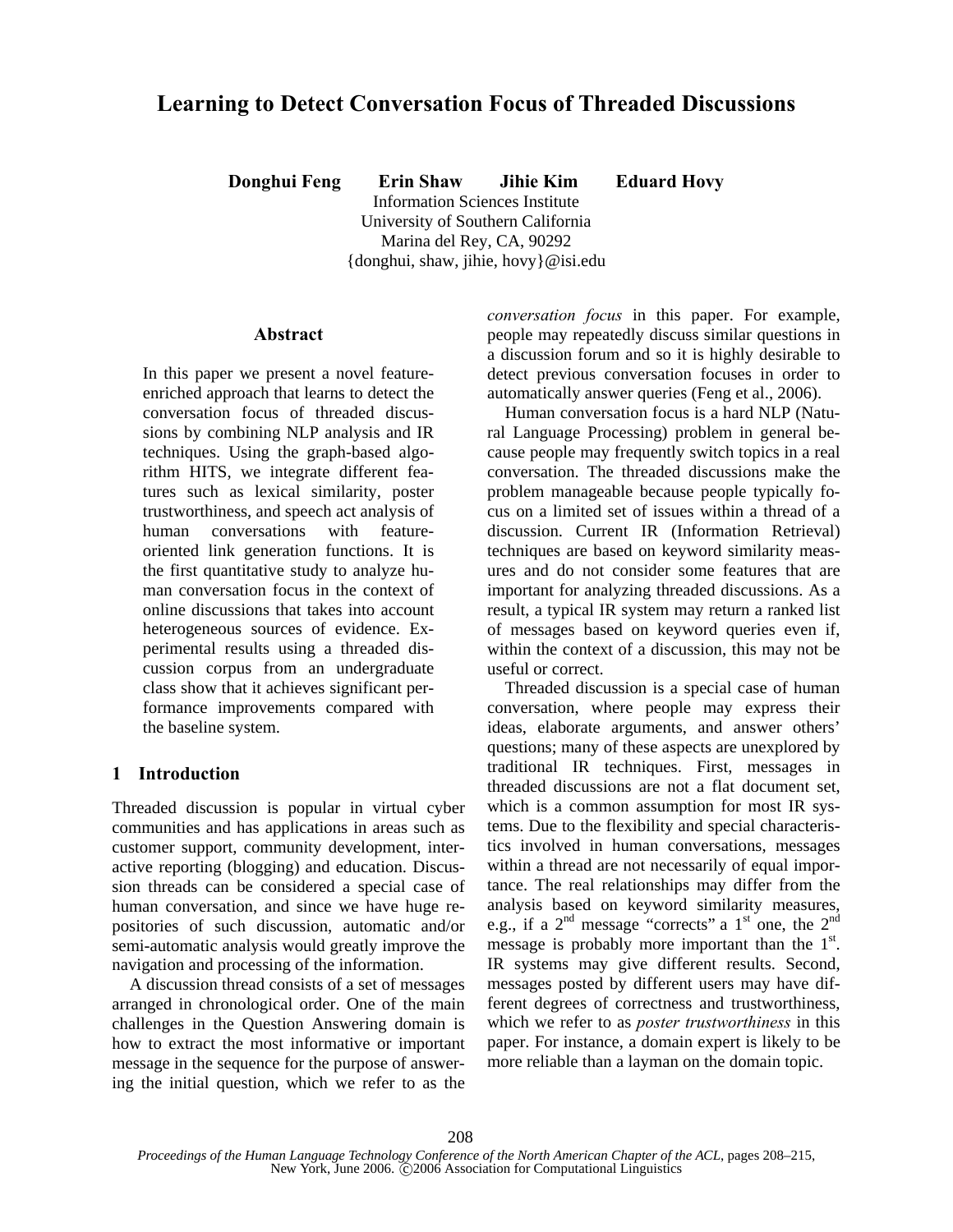In this paper we present a novel feature-enriched approach that learns to detect conversation focus of threaded discussions by combining NLP analysis and IR techniques. Using the graph-based algorithm HITS (Hyperlink Induced Topic Search, Kleinberg, 1999), we conduct discussion analysis taking into account different features, such as lexical similarity, poster trustworthiness, and speech act relations in human conversations. We generate a weighted threaded discussion graph by applying feature-oriented link generation functions. All the features are quantified and integrated as part of the weight of graph edges. In this way, both quantitative features and qualitative features are combined to analyze human conversations, specifically in the format of online discussions.

To date, it is the first quantitative study to analyze human conversation that focuses on threaded discussions by taking into account heterogeneous evidence from different sources. The study described here addresses the problem of conversation focus, especially for extracting the best answer to a particular question, in the context of an online discussion board used by students in an undergraduate computer science course. Different features are studied and compared when applying our approach to discussion analysis. Experimental results show that performance improvements are significant compared with the baseline system.

The remainder of this paper is organized as follows: We discuss related work in Section 2. Section 3 presents thread representation and the weighted HITS algorithm. Section 4 details feature-oriented link generation functions. Comparative experimental results and analysis are given in Section 5. We discuss future work in Section 6.

## **2 Related Work**

Human conversation refers to situations where two or more participants freely alternate in speaking (Levinson, 1983). What makes threaded discussions unique is that users participate asynchronously and in writing. We model human conversation as a set of messages in a threaded discussion using a graph-based algorithm.

Graph-based algorithms are widely applied in link analysis and for web searching in the IR community. Two of the most prominent algorithms are Page-Rank (Brin and Page, 1998) and the HITS algorithm (Kleinberg, 1999). Although they were initially proposed for analyzing web pages, they proved useful for investigating and ranking structured objects. Inspired by the idea of graph based algorithms to collectively rank and select the best candidate, research efforts in the natural language community have applied graph-based approaches on keyword selection (Mihalcea and Tarau, 2004), text summarization (Erkan and Radev, 2004; Mihalcea, 2004), word sense disambiguation (Mihalcea et al., 2004; Mihalcea, 2005), sentiment analysis (Pang and Lee, 2004), and sentence retrieval for question answering (Otterbacher et al., 2005). However, until now there has not been any published work on its application to human conversation analysis specifically in the format of threaded discussions. In this paper, we focus on using HITS to detect conversation focus of threaded discussions.

Rhetorical Structure Theory (Mann and Thomson, 1988) based discourse processing has attracted much attention with successful applications in sentence compression and summarization. Most of the current work on discourse processing focuses on sentence-level text organization (Soricut and Marcu, 2003) or the intermediate step (Sporleder and Lapata, 2005). Analyzing and utilizing discourse information at a higher level, e.g., at the paragraph level, still remains a challenge to the natural language community. In our work, we utilize the discourse information at a message level.

Zhou and Hovy (2005) proposed summarizing threaded discussions in a similar fashion to multidocument summarization; but then their work does not take into account the relative importance of different messages in a thread. Marom and Zukerman (2005) generated help-desk responses using clustering techniques, but their corpus is composed of only two-party, two-turn, conversation pairs, which precludes the need to determine relative importance as in a multi-ply conversation.

In our previous work (Feng et al., 2006), we implemented a discussion-bot to automatically answer student queries in a threaded discussion but extract potential answers (the most informative message) using a rule-based traverse algorithm that is not optimal for selecting a best answer; thus, the result may contain redundant or incorrect information. We argue that pragmatic knowledge like speech acts is important in conversation focus analysis. However, estimated speech act labeling between messages is not sufficient for detecting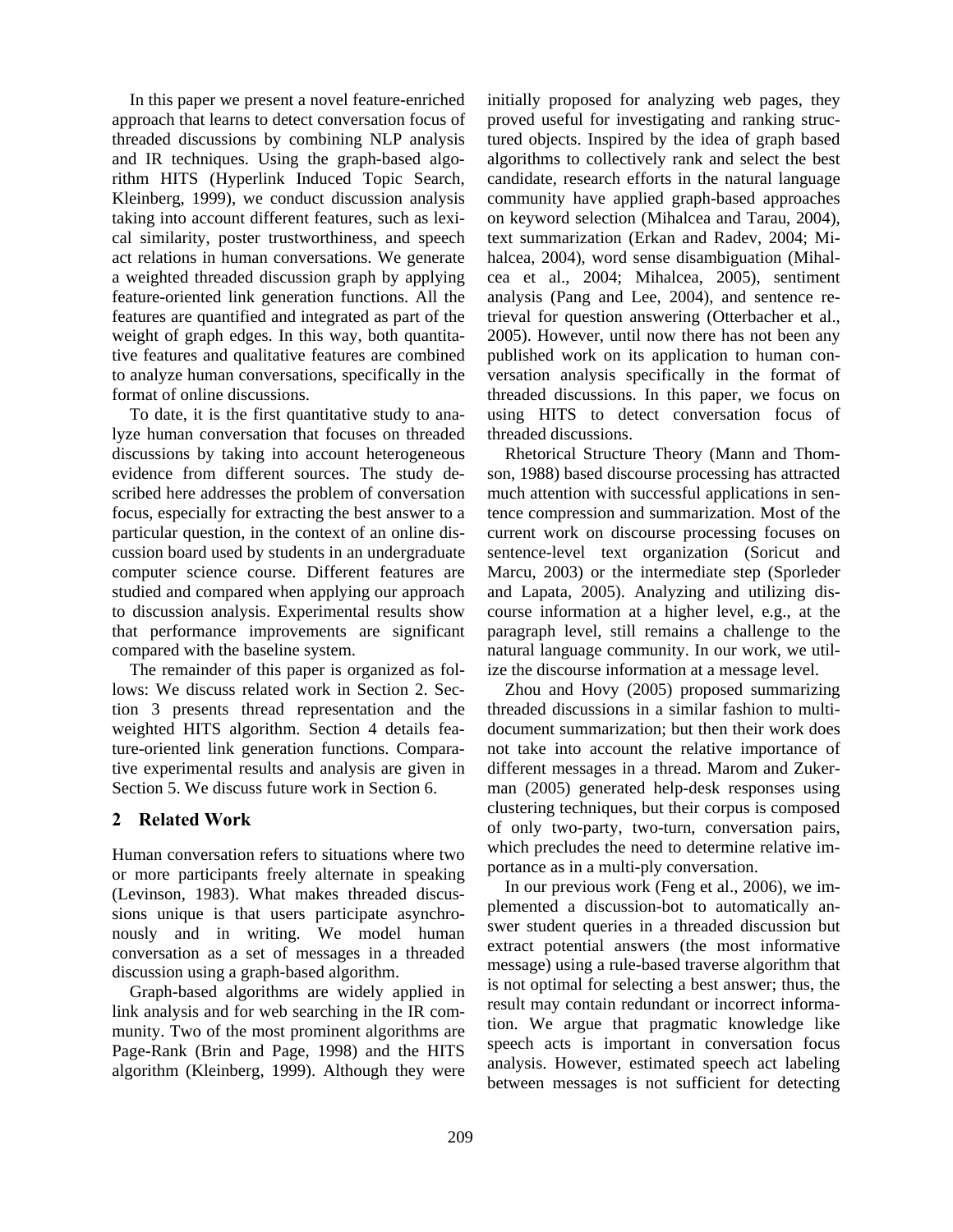human conversation focus without considering other features like author information. Carvalho and Cohen (2005) describe a dependency-network based collective classification method to classify email speech acts. Our work on conversation focus detection can be viewed as an immediate step following automatic speech act labeling on discussion threads using similar collective classification approaches.

We next discuss our approach to detect conversation focus using the graph-based algorithm HITS by taking into account heterogeneous features.

## **3 Conversation Focus Detection**

In threaded discussions, people participate in a conversation by posting messages. Our goal is to be able to detect which message in a thread contains the most important information, i.e., the *focus* of the conversation. Unlike traditional IR systems, which return a ranked list of messages from a flat document set, our task must take into account characteristics of threaded discussions.

First, messages play certain roles and are related to each other *by a conversation context*. Second, messages written by different authors may *vary in value*. Finally, since postings occur in parallel, by various people, message threads are not necessarily coherent so the *lexical similarity* among the messages should be analyzed. To detect the focus of conversation, we integrate a pragmatics study of conversational speech acts, an analysis of message values based on poster trustworthiness and an analysis of lexical similarity. The subsystems that determine these three sources of evidence comprise the features of our feature-based system.

Because each discussion thread is naturally represented by a directed graph, where each message is represented by a node in the graph, we can apply a graph-based algorithm to integrate these sources and detect the focus of conversation.

#### **3.1 Thread Representation**

A discussion thread consists of a set of messages posted in chronological order. Suppose that each message is represented by  $m_i$ ,  $i = 1, 2, \dots, n$ . Then the entire thread is a directed graph that can be represented by  $G = (V, E)$ , where V is the set of nodes (messages),  $V = \{m_i, i=1,\dots,n\}$ , and *E* is the set of directed edges. In our approach, the set *V* is automatically constructed as each message joins in the

discussion. *E* is a subset of *VxV*. We will discuss the feature-oriented link generation functions that construct the set *E* in Section 4.

We make use of speech act relations in generating the links. Once a speech act relation is identified between two messages, links will be generated using generation functions described in next section. When  $m_i$  is a message node in the thread graph,  $F(m_i) \subset V$  represents the set of nodes that node *mi* points to (i.e., children of *mi*), and  $B(m_i) \subset V$  represents the set of nodes that point to  $m_i$  (i.e., parents of  $m_i$ ).

#### **3.2 Graph-Based Ranking Algorithm: HITS**

Graph-based algorithms can rank a set of objects in a collective way and the affect between each pair can be propagated into the whole graph iteratively. Here, we use a weighted HITS (Kleinberg, 1999) algorithm to conduct message ranking.

Kleinberg (1999) initially proposed the graphbased algorithm HITS for ranking a set of web pages. Here, we adjust the algorithm for the task of ranking a set of messages in a threaded discussion. In this algorithm, each message in the graph can be represented by two identity scores, *hub score* and *authority score*. The hub score represents the quality of the message as a pointer to valuable or useful messages (or resources, in general). The authority score measures the quality of the message as a resource itself. The weighted iterative updating computations are shown in Equations 1 and 2.

$$
hub^{r+1}(m_i) = \sum_{m_j \in F(m_i)} w_{ij} * authority^{r}(m_j)
$$
 (1)  
authority<sup>r+1</sup>(m<sub>i</sub>) =  $\sum w_{ji} * hub^{r}(m_j)$  (2)

 $z^{i+1}(m_i) = \sum_{m_i \in B(i)}$  $(m_i)$  $m_j \in B(m_i)$ *j*

where  $r$  and  $r+1$  are the numbers of iterations.

The number of iterations required for HITS to converge depends on the initialization value for each message node and the complexity of the graph. Graph links can be induced with extra knowledge (e.g. Kurland and Lee, 2005). To help integrate our heterogeneous sources of evidence with our graph-based HITS algorithm, we introduce link generation functions for each of the three features,  $(g_i, i=1, 2, 3)$ , to add links between messages.

## **4 Feature-Oriented Link Generation**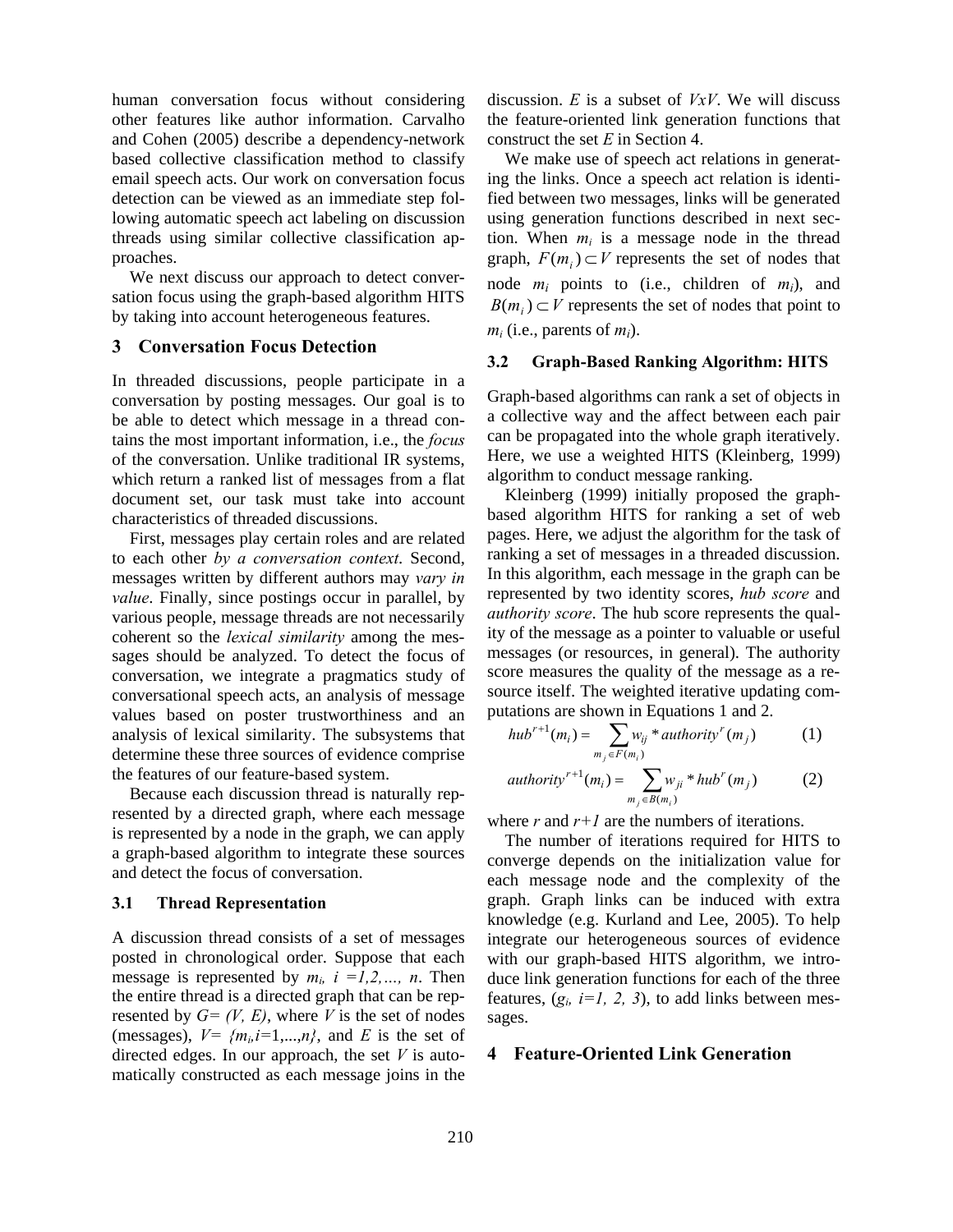Conversation structures have received a lot of attention in the linguistic research community (Levinson, 1983). In order to integrate conversational features into our computational model, we must convert a qualitative analysis into quantitative scores. For conversation analysis, we adopted the theory of Speech Acts proposed by (Austin, 1962; Searle, 1969) and defined a set of speech acts (SAs) that relate every pair of messages in the corpus. Though a pair of messages may only be labeled with one speech act, a message can have multiple SAs with other messages.

We group speech acts by function into three categories, as shown in Figure 1. Messages may involve a request (REQ), provide information (INF), or fall into the category of interpersonal (INTP) relationship. Categories can be further divided into several single speech acts.



Figure 1. Categories of Message Speech Act.

The SA set for our corpus is given in Table 1. A speech act may a represent a positive, negative or neutral response to a previous message depending on its attitude and recommendation. We classify each speech act as a direction as POSITIVE (+), NEGATIVE (**−**) or NEUTRAL, referred to as *SA Direction*, as shown in the right column of Table 1.

The features we wish to include in our approach are lexical similarity between messages, poster trustworthiness, and speech act labels between message pairs in our discussion corpus.

The feature-oriented link generation is conducted in two steps. First, our approach examines in turn all the speech act relations in each thread and generates two types of links based on lexical similarity and SA strength scores. Second, the system iterates over all the message nodes and assigns each node a self-pointing link associated with its poster trustworthiness score. The three features are integrated into the thread graph accordingly by the feature-oriented link generation functions. Multiple links with the same start and end points are combined into one.

| Speech<br>Act | Name              | Description                                                                   | Dir.           |
|---------------|-------------------|-------------------------------------------------------------------------------|----------------|
| <b>ACK</b>    | Acknowl-<br>edge  | Confirm or<br>acknowledge                                                     | $\overline{+}$ |
| CANS          | Complex<br>Answer | Give answer requiring a<br>full description of pro-<br>cedures, reasons, etc. |                |
| <b>COMM</b>   | Command           | Command or<br>announce                                                        |                |
| <b>COMP</b>   | Compli-<br>ment   | Praise an argument or<br>suggestion                                           | $^+$           |
| <b>CORR</b>   | Correct           | Correct a wrong answer<br>or solution                                         |                |
| CRT           | Criticize         | Criticize an argument                                                         |                |
| <b>DESC</b>   | Describe          | Describe a fact or<br>situation                                               |                |
| <b>ELAB</b>   | Elaborate         | Elaborate on a previous<br>argument or question                               |                |
| <b>OBJ</b>    | Object            | Object to an argument<br>or suggestion                                        |                |
| QUES          | Question          | Ask question about a<br>specific problem                                      |                |
| <b>SANS</b>   | Simple<br>Answer  | Answer with a short<br>phrase or few words<br>(e.g. factoid, yes/no)          |                |
| <b>SUG</b>    | Suggest           | Give advice or suggest a<br>solution                                          |                |
| <b>SUP</b>    | Support           | Support an argument or<br>suggestion                                          | $\,^+$         |

Table 1. Types of message speech acts in corpus.

## **4.1 Lexical Similarity**

Discussions are constructed as people express ideas, opinions, and thoughts, so that the text itself contains information about what is being discussed. Lexical similarity is an important measure for distinguishing relationships between message pairs. In our approach, we do not compute the lexical similarity of any arbitrary pair of messages, instead, we consider only message pairs that are present in the speech act set. The cosine similarity between each message pair is computed using the TF\*IDF technique (Salton, 1989).

Messages with similar words are more likely to be semantically-related. This information is represented by term frequency (TF). However, those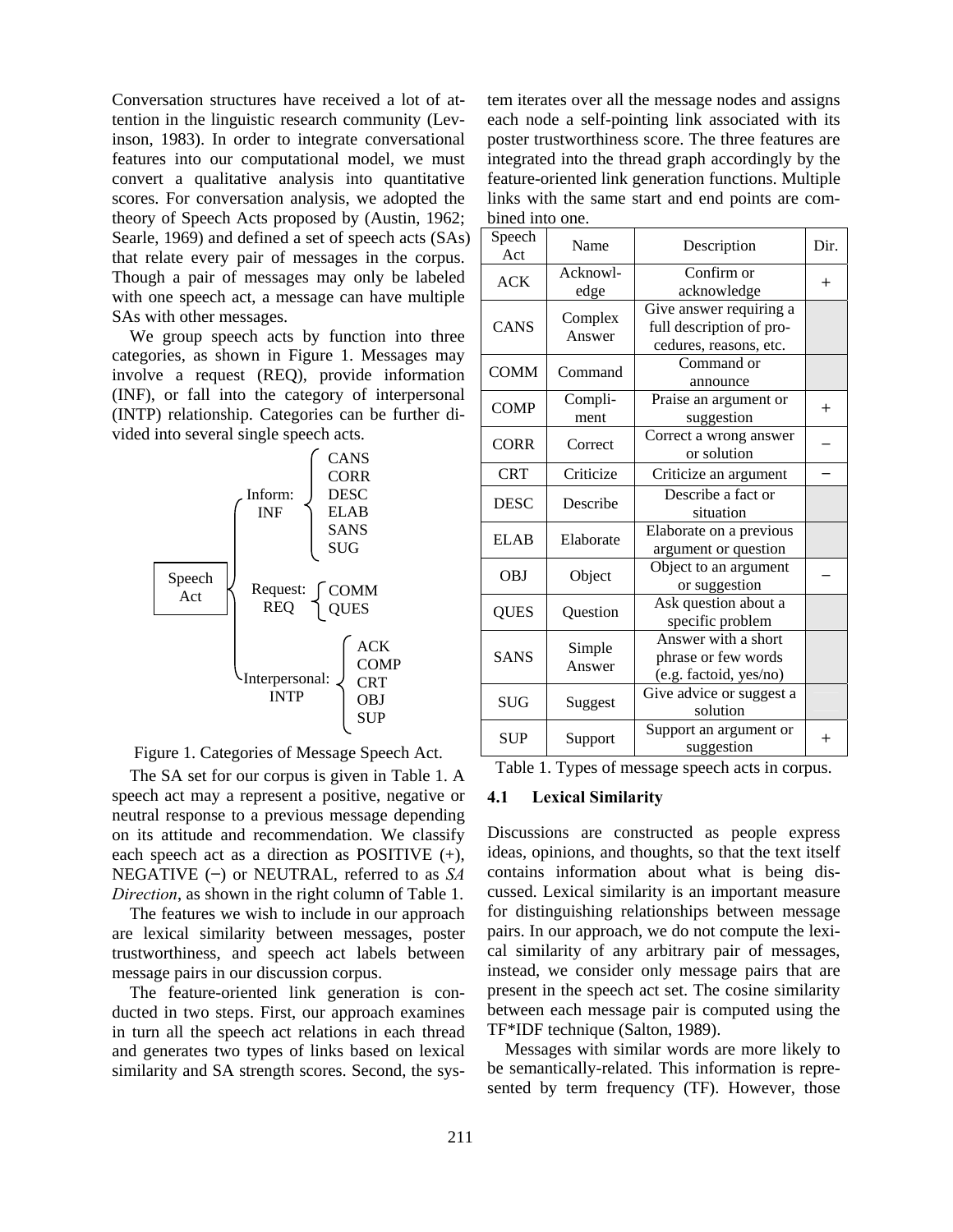with more general terms may be unintentionally biased when only TF is considered so Inverse Document Frequency (IDF) is introduced to mitigate the bias. The lexical similarity score can be calculated using their cosine similarity.

$$
W^l = \cos \sin(m_i, m_j) \tag{3}
$$

For a given a speech act,  $SA_{ii}(m_i \rightarrow m_i)$ , connecting message  $m_i$  and  $m_j$ , the link generation function  $g_1$  is defined as follows:

$$
g_1(SA_{ij}) = arc_{ij}(W^l)
$$
 (4)

The new generated link is added to the thread graph connecting message node  $m_i$  and  $m_j$  with a weight of  $W^l$ .

## **4.2 Poster Trustworthiness**

Messages posted by different people may have different degrees of trustworthiness. For example, students who contributed to our corpus did not seem to provide messages of equal value. To determine the trustworthiness of a person, we studied the responses to their messages throughout the entire corpus. We used the percentage of POSITIVE responses to a person's messages to measure that person's trustworthiness. In our case, POSITIVE responses, which are defined above, included SUP, COMP, and ACK. In addition, if a person's message closed a discussion, we rated it POSITIVE.

Suppose the poster is represented by  $person_k$ ,

the poster score, 
$$
W^p
$$
, is a weight calculated by  
\n
$$
W^p (person_k) = \frac{count (positive \_ feedback (person_k))}{count (feedback (person_k))}
$$
\n(5)

For a given single speech act,  $SA_{ii}(m_i \rightarrow m_i)$ , the poster score indicates the importance of message  $m_i$  by itself and the generation function is given by

$$
g_2(SA_{ij}) = arc_{ii}(W^p)
$$
 (6)

The generated link is self-pointing, and contains the strength of the poster information.

## **4.3 Speech Act Analysis**

We compute the strength of each speech act in a generative way, based on the author and trustworthiness of the author. The strength of a speech act is a weighted average over all authors.

$$
W^{s}(SA) = signdir \sum_{person_{k}} \frac{count(SA_{person_{k}})}{count(SA)} W^{P}(person_{k})(7)
$$

where the sign function of *direction* is defined with Equation 8.

$$
sign(div) = \begin{cases} -1 & \text{if dir is NEGATIVE} \\ 1 & \text{Otherwise} \end{cases}
$$
 (8)

All SA scores are computed using Equation 7 and projected to [0, 1]. For a given speech act,  $SA_{ii}(m_i \rightarrow m_i)$ , the generation function will generate a weighted link in the thread graph as expressed in Equation 9.

$$
g_3(SA_{ij}) = \begin{cases} arc_{ii}(W^s) & \text{if } SA_{ij} \text{ is NEUTRAL} \\ arc_{ij}(W^s) & \text{Otherwise} \end{cases}
$$
(9)

The SA scores represent the strength of the relationship between the messages. Depending on the direction of the SA, the generated link will either go from message  $m_i$  to  $m_j$  or from message  $m_i$  to  $m_i$ (i.e., to itself). If the *SA* is NEUTRAL, the link will point to itself and the score is a recommendation to itself. Otherwise, the link connects two different messages and represents the recommendation degree of the parent to the child message.

## **5 Experiments**

## **5.1 Experimental Setup**

We tested our conversation-focus detection approach using a corpus of threaded discussions from three semesters of a USC undergraduate course in computer science. The corpus includes a total of 640 threads consisting of 2214 messages, where a thread is defined as an exchange containing at least two messages.

| Length of thread | Number of threads |  |
|------------------|-------------------|--|
|                  | 139               |  |
|                  |                   |  |
|                  |                   |  |
|                  | 30                |  |
|                  | 13                |  |
|                  |                   |  |

Table 2. Thread length distribution.

From the complete corpus, we selected only threads with lengths of greater than two and less than nine (messages). Discussion threads with lengths of only two would bias the random guess of our baseline system, while discussion threads with lengths greater than eight make up only 3.7% of the total number of threads (640), and are the least coherent of the threads due to topic-switching and off-topic remarks. Thus, our evaluation corpus included 314 threads, consisting of 1307 messages, with an average thread length of 4.16 messages per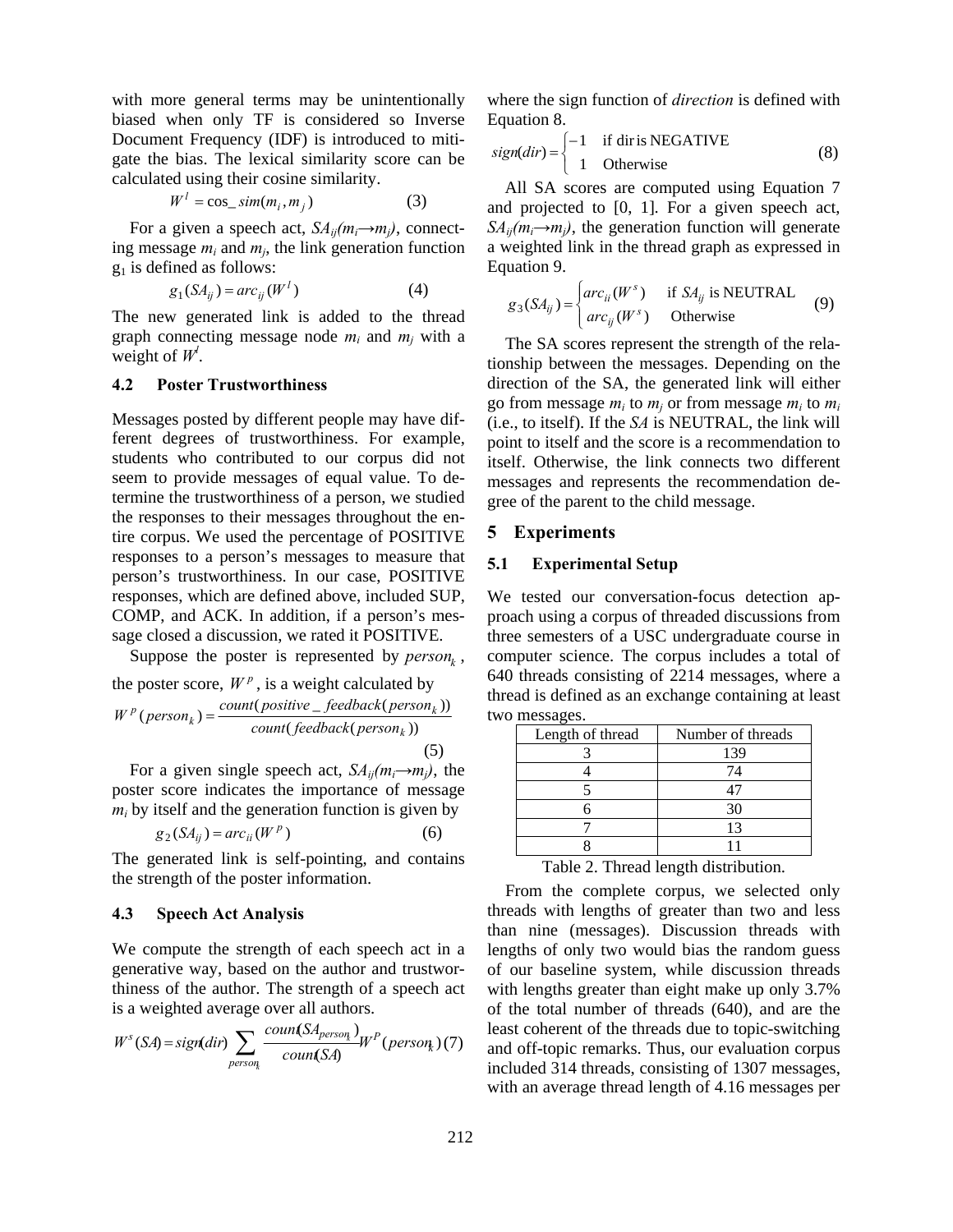thread. Table 2 gives the distribution of the lengths of the threads.

The input of our system requires the identification of speech act relations between messages. Collective classification approaches, similar to the dependency-network based approach that Carvalho and Cohen (2005) used to classify email speech acts, might also be applied to discussion threads. However, as the paper is about investigating how an SA analysis, along with other features, can benefit conversation focus detection, so as to avoid error propagation from speech act labeling to subsequent processing, we used manually-annotated SA relationships for our analysis.

| Code        | Frequency | Percentage<br>(% ) |  |
|-------------|-----------|--------------------|--|
| ACK         | 53        | 3.96               |  |
| <b>CANS</b> | 224       | 16.73              |  |
| <b>COMM</b> | 8         | 0.6                |  |
| <b>COMP</b> | 7         | 0.52               |  |
| <b>CORR</b> | 20        | 1.49               |  |
| CRT         | 23        | 1.72               |  |
| <b>DESC</b> | 71        | 5.3                |  |
| <b>ELAB</b> | 105       | 7.84               |  |
| OBJ         | 21        | 1.57               |  |
| <b>QUES</b> | 450       | 33.61              |  |
| <b>SANS</b> | 23        | 1.72               |  |
| SUG         | 264       | 19.72              |  |
| SUP         | 70        | 5.23               |  |

Table 3. Frequency of speech acts.

The corpus contains 1339 speech acts. Table 3 gives the frequencies and percentages of speech acts found in the data set. Each SA generates feature-oriented weighted links in the threaded graph accordingly as discussed previously.

| Number of best | Number of threads |  |
|----------------|-------------------|--|
| answers        |                   |  |
|                | 250               |  |
|                | 56                |  |
|                |                   |  |
|                |                   |  |

Table 4. Gold standard length distribution.

We then read each thread and choose the message that contained the best answer to the initial query as the gold standard. If there are multiple best-answer messages, all of them will be ranked as best, i.e., chosen for the top position. For example, different authors may have provided suggestions that were each correct for a specified situation. Table 4 gives the statistics of the numbers of correct messages of our gold standard.

We experimented with further segmenting the messages so as to narrow down the best-answer text, under the assumption that long messages probably include some less-than-useful information. We applied TextTiling (Hearst, 1994) to segment the messages, which is the technique used by Zhou and Hovy (2005) to summarize discussions. For our corpus, though, the ratio of segments to messages was only 1.03, which indicates that our messages are relatively short and coherent, and that segmenting them would not provide additional benefits.

## **5.2 Baseline System**

To compare the effectiveness of our approach with different features, we designed a baseline system that uses a random guess approach. Given a discussion thread, the baseline system randomly selects the most important message. The result was evaluated against the gold standard. The performance comparisons of the baseline system and other feature-induced approaches are presented next.

## **5.3 Result Analysis and Discussion**

We conducted extensive experiments to investigate the performance of our approach with different combinations of features. As we discussed in Section 4.2, each poster acquires a trustworthiness score based on their behavior via an analysis of the whole corpus. Table 5 is a sample list of some posters with their poster id, the total number of responses (to their messages), the total number of

positive responses, and their poster scores  $W^p$ .

| Poster | Total    | Positive       | $W^p$ |  |
|--------|----------|----------------|-------|--|
| ID     | Response | Response       |       |  |
| 193    |          |                |       |  |
| 93     | 20       | 18             | 0.9   |  |
| 38     | 15       | 12             | 0.8   |  |
| 80     | 8        | 6              | 0.75  |  |
| 47     | 253      | 182            | 0.719 |  |
| 22     | 3        | $\overline{2}$ | 0.667 |  |
| 44     | 9        | 6              | 0.667 |  |
| 91     | 6        | 4              | 0.667 |  |
| 147    | 12       | 8              | 0.667 |  |
| 32     | 10       | 6              | 0.6   |  |
| 190    | 9        | 5              | 0.556 |  |
| 97     | 20       | 11             | 0.55  |  |
| 12     | 2        |                | 0.5   |  |

Table 5. Sample poster scores.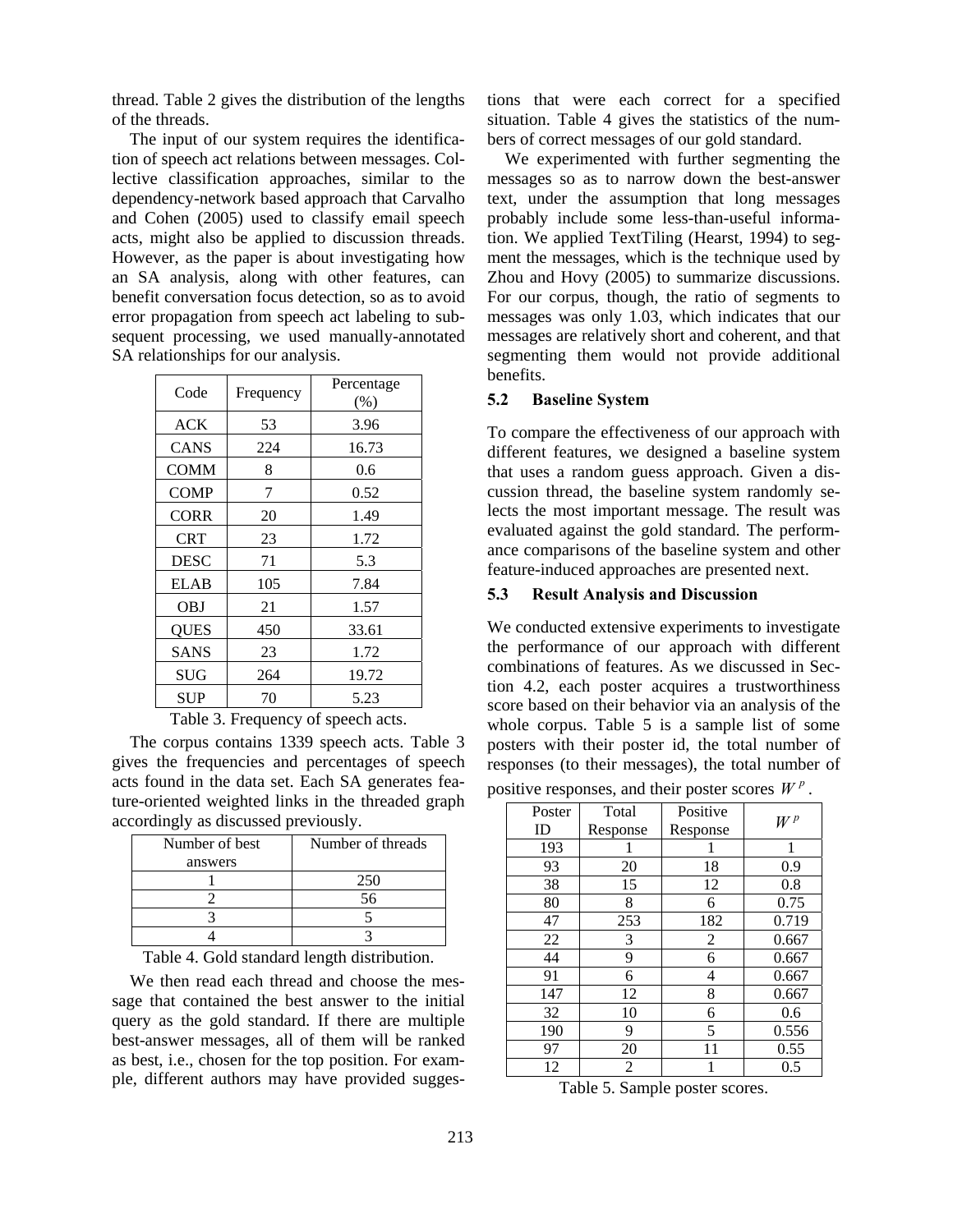Based on the poster scores, we computed the strength score of each SA with Equation 7 and projected them to [0, 1]. Table 6 shows the strength scores for all of the SAs. Each SA has a different strength score and those in the NEGATIVE category have smaller ones (weaker recommendation).

| SA          | $W^s(SA)$ | SA.         | $W^s(SA)$ |
|-------------|-----------|-------------|-----------|
| <b>CANS</b> | 0.8134    | <b>COMM</b> | 0.6534    |
| <b>DESC</b> | 0.7166    | <b>ELAB</b> | 0.7202    |
| <b>SANS</b> | 0.8281    | SUG         | 0.8032    |
| <b>OUES</b> | 0.6230    |             |           |
| ACK         | 0.6844    | <b>COMP</b> | 0.8081    |
| <b>SUP</b>  | 0.8057    |             |           |
| <b>CORR</b> | 0.2543    | <b>CRT</b>  | 0.1339    |
| OBJ         | 0.2405    |             |           |

Table 6. SA strength scores.

We tested the graph-based HITS algorithm with different feature combinations and set the error rate to be 0.0001 to get the algorithm to converge. In our experiments, we computed the precision score and the MRR (Mean Reciprocal Rank) score (Voorhees, 2001) of the most informative message chosen (the first, if there was more than one). Table 7 shows the performance scores for the system with different feature combinations. The performance of the baseline system is shown at the top.

The HITS algorithm assigns both a hub score and an authority score to each message node, resulting in two sets of results. Scores in the HITS AUTHORITY rows of Table 7 represent the results using authority scores, while HITS\_HUB rows represent the results using hub scores.

Due to the limitation of thread length, the lower bound of the MRR score is 0.263. As shown in the table, a random guess baseline system can get a precision of 27.71% and a MRR score of 0.539.

When we consider only lexical similarity, the result is not so good, which supports the notion that in human conversation context is often more important than text at a surface level. When we consider poster and lexical score together, the performance improves. As expected, the best performances use speech act analysis. More features do not always improve the performance, for example, the lexical feature will sometimes decrease performance. Our best performance produced a precision score of 70.38% and an MRR score of 0.825, which is a significant improvement over the

baseline's precision score of 27.71% and its MRR score of 0.539.

| Algorithm &<br>Features |                                        | Correct<br>(out of $314$ ) | Precision<br>(% ) | <b>MRR</b> |
|-------------------------|----------------------------------------|----------------------------|-------------------|------------|
| <b>Baseline</b>         |                                        | 87                         | 27.71             | 0.539      |
| HITS_AUTHORITY          | Lexical                                | 65                         | 20.70             | 0.524      |
|                         | Poster                                 | 90                         | 28.66             | 0.569      |
|                         | <b>SA</b>                              | 215                        | 68.47             | 0.819      |
|                         | Lexical $+$<br>Poster                  | 91                         | 28.98             | 0.565      |
|                         | Lexical $+$<br><b>SA</b>               | 194                        | 61.78             | 0.765      |
|                         | Poster $+$<br>SА                       | 221                        | 70.38             | 0.825      |
|                         | Lexical $+$<br>Poster $+$<br><b>SA</b> | 212                        | 67.52             | 0.793      |
|                         | Lexical                                | 153                        | 48.73             | 0.682      |
|                         | Poster                                 | 79                         | 25.16             | 0.527      |
| HTS_HUB                 | <b>SA</b>                              | 195                        | 62.10             | 0.771      |
|                         | Lexical $+$<br>Poster                  | 158                        | 50.32             | 0.693      |
|                         | Lexical $+$<br>SА                      | 177                        | 56.37             | 0.724      |
|                         | Poster $+$<br>SА                       | 207                        | 65.92             | 0.793      |
|                         | Lexical $+$<br>Poster $+$<br>SА        | 196                        | 62.42             | 0.762      |

Table 7. System Performance Comparison.

Another widely-used graph algorithm in IR is PageRank (Brin and Page, 1998). It is used to investigate the connections between hyperlinks in web page retrieval. PageRank uses a "random walk" model of a web surfer's behavior. The surfer begins from a random node  $m_i$  and at each step either follows a hyperlink with the probability of *d*, or jumps to a random node with the probability of (*1-d*). A weighted PageRank algorithm is used to model weighted relationships of a set of objects. The iterative updating expression is

$$
PR^{r+1}(m_i) = (1-d) + d^* \sum_{m_j \in B(m_i)} \frac{w_{ji}}{\sum_{m_k \in F(m_j)} w_{jk}} PR^r(m_j) \tag{10}
$$

where  $r$  and  $r+1$  are the numbers of iterations.

We also tested this algorithm in our situation, but the best performance had a precision score of only 47.45% and an MRR score of 0.669. It may be that PageRank's definition and modeling approach does not fit our situation as well as the HITS approach. In HITS, the authority and hub